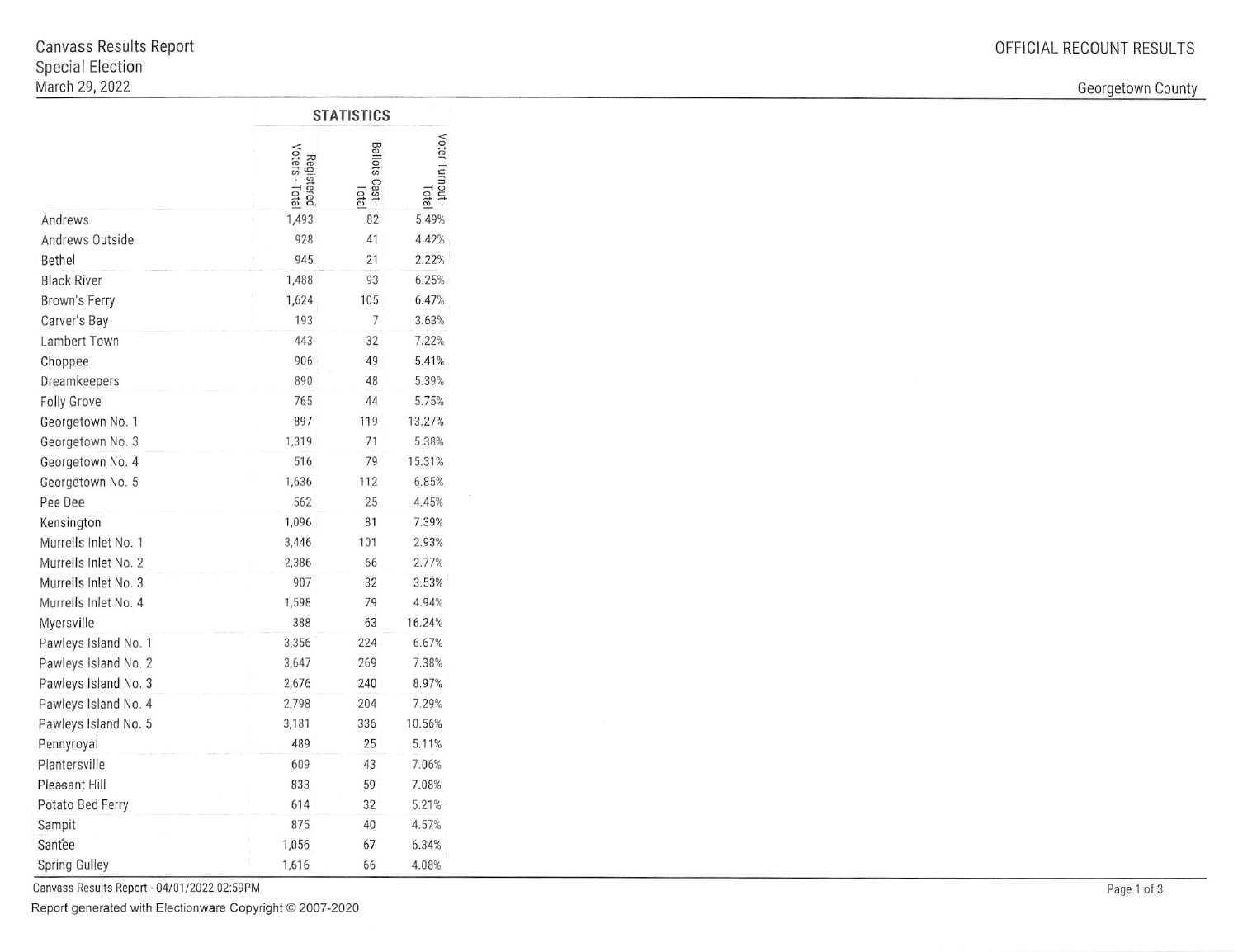Georgetown County

|                             | <b>STATISTICS</b>                                |                                      |                                |  |
|-----------------------------|--------------------------------------------------|--------------------------------------|--------------------------------|--|
| Winyah Bay                  | Regi<br>Voters<br>Istered<br><b>Total</b><br>843 | <b>Ballots</b><br>1257<br>Tota<br>50 | Voter Turnout<br>Tota<br>5.93% |  |
| Failsafe                    | 0                                                | 0                                    | $0\%$                          |  |
| Provisional                 | 0                                                |                                      | $0\%$                          |  |
| <b>Failsafe Provisional</b> | 0                                                | 0                                    | $0\%$                          |  |
| Totals                      | 47,019                                           | 3,006                                |                                |  |

| <b>School Board At Large</b> |            |  |
|------------------------------|------------|--|
|                              | 110TTFF001 |  |

|                      |                                 | VOIE FOR T     |                |                 |                    |  |
|----------------------|---------------------------------|----------------|----------------|-----------------|--------------------|--|
|                      | Kathy Ferdon<br><b>Anderson</b> | Scott DuBose   | Jon Tester     | Write-in Totals | Total Votes Cast & |  |
| Andrews              | 63                              | 11             | 8              | 0               |                    |  |
| Andrews Outside      | 33                              | 3              | 5              | 0               | 41                 |  |
| Bethel               | 14                              | 3              | $\overline{4}$ | $\bf{0}$        | 21                 |  |
| <b>Black River</b>   | 25                              | 55             | 13             | $\mathbf 0$     | 93                 |  |
| Brown's Ferry        | 58                              | 13             | 33             | 1               | 105                |  |
| Carver's Bay         | 3                               | $\overline{2}$ | $\overline{2}$ | $\mathbf 0$     | $\overline{7}$     |  |
| Lambert Town         | 16                              | 8              | $\overline{4}$ | $\overline{4}$  | 32                 |  |
| Choppee              | 26                              | 6              | 17             | $\mathbf{0}$    | 49                 |  |
| Dreamkeepers         | 29                              | $\overline{2}$ | 17             | $\mathbf{0}$    | 48                 |  |
| Folly Grove          | 17                              | 11             | 16             | $\mathbf{0}$    | 44                 |  |
| Georgetown No. 1     | 41                              | 45             | 33             | 0               | 119                |  |
| Georgetown No. 3     | 50                              | $\overline{4}$ | 15             | $\bf{0}$        | 69                 |  |
| Georgetown No. 4     | 24                              | 34             | 21             | $\mathbf{0}$    | 79                 |  |
| Georgetown No. 5     | 37                              | 50             | 25             | $\overline{0}$  | 112                |  |
| Pee Dee              | 18                              | $\mathbf{1}$   | 6              | $\mathbf 0$     | 25                 |  |
| Kensington           | 43                              | 22             | 15             | 1               | 81                 |  |
| Murrells Inlet No. 1 | 22                              | 49             | 30             | $\mathbf{0}$    | 101                |  |
| Murrells Inlet No. 2 | $\overline{7}$                  | 25             | 34             | $\mathbf{0}$    | 66                 |  |
| Murrells Inlet No. 3 | 3                               | 20             | 9              | $\mathbf{0}$    | 32                 |  |
| Murrells Inlet No. 4 | 13                              | 35             | 30             | $\mathbf{0}$    | 78                 |  |
| Myersville           | 41                              | 14             | 6              | $\mathbf{0}$    | 61                 |  |
|                      |                                 |                |                |                 |                    |  |